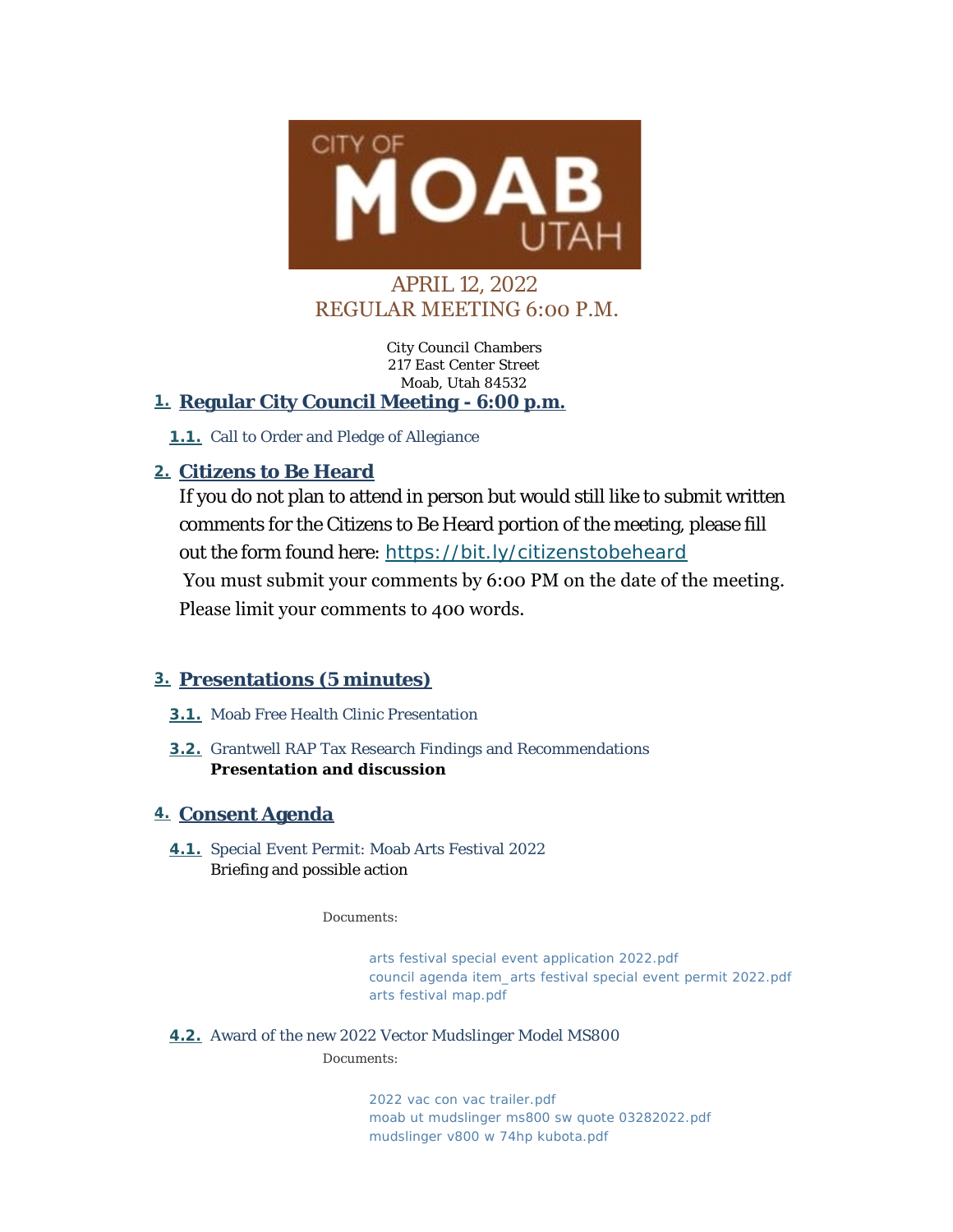#### 4.3. Proposed Resolution 10-2022: A Resolution Declaring Certain Property Owned by the City of Moab as Surplus

*Documents:*

*[resolution 10-2022 agenda summary.pdf](https://moabcity.org/AgendaCenter/ViewFile/Item/4749?fileID=5749) [surplus property resolution 10-2022.pdf](https://moabcity.org/AgendaCenter/ViewFile/Item/4749?fileID=5750)*

#### Letter of Support for a USDA Grant for the Housing Authority of Southeast Utah **4.4.** Mutual Self-Help Program

*Documents:*

*[usda grant hasu.pdf](https://moabcity.org/AgendaCenter/ViewFile/Item/4790?fileID=5769)*

**4.5.** Approval of Minutes

March 18, 2022, Special Meeting March 19, 2022, Special Meeting March 22, 2022, Regular Meeting

*Documents:*

*[min-cc-2022-03-18 draft.pdf](https://moabcity.org/AgendaCenter/ViewFile/Item/4761?fileID=5755) [min-cc-2022-03-19 draft.pdf](https://moabcity.org/AgendaCenter/ViewFile/Item/4761?fileID=5756) [min-cc-2022-03-22 draft.pdf](https://moabcity.org/AgendaCenter/ViewFile/Item/4761?fileID=5757)*

#### **4.6.** Approval of Bills Against the City of Moab in the Amount of \$1,107,410.74 *Documents:*

*[check register council consent 3.16.22-3.23.22.pdf](https://moabcity.org/AgendaCenter/ViewFile/Item/4769?fileID=5753) [check register council consent 4.1.22-4.6.22.pdf](https://moabcity.org/AgendaCenter/ViewFile/Item/4769?fileID=5754)*

#### **New Business 5.**

**5.1.** Community Contributions 2022 Briefing and possible action

*Documents:*

*[moab city council agenda item\\_2022 community contributions](https://moabcity.org/AgendaCenter/ViewFile/Item/4757?fileID=5743)  recommendations.pdf [committee recommendations and summary for council.pdf](https://moabcity.org/AgendaCenter/ViewFile/Item/4757?fileID=5744)*

#### **5.2.** Approval of a Task Order to Develop a Water Utility Resource Management Plan *Documents:*

*[approval of a task order to develop a water utility resource](https://moabcity.org/AgendaCenter/ViewFile/Item/4758?fileID=5746)  management plan agenda summary.pdf [attachment 1 - task order for the water utility resource](https://moabcity.org/AgendaCenter/ViewFile/Item/4758?fileID=5747)  management plan.pdf*

#### 5.3. Administration's Recommended Budget for Fiscal Year 2022-2023 **Discussion**

*Documents:*